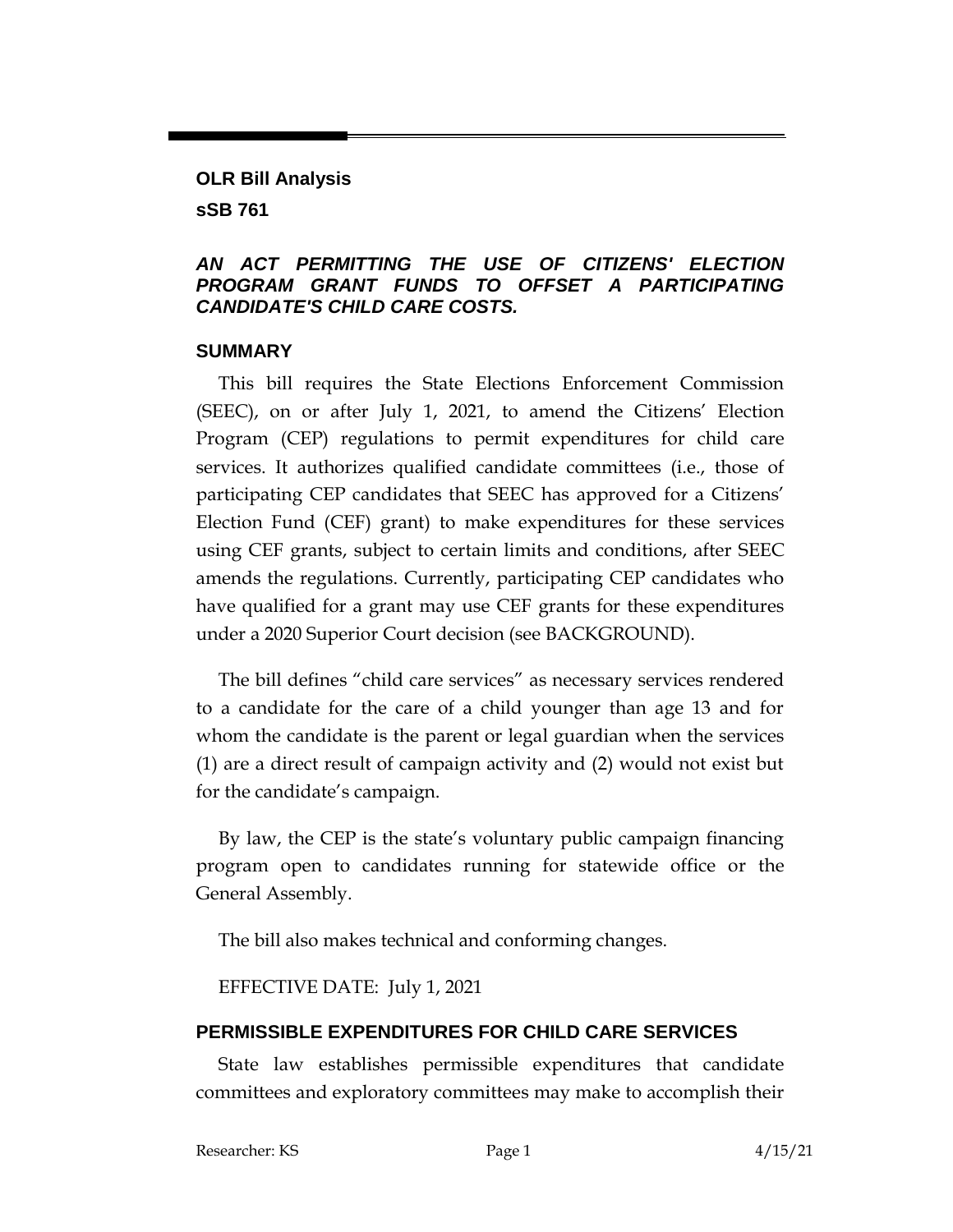lawful purposes (e.g., compensation for staff). The law applies broadly to candidates participating in the CEP, as well as to those who are privately funded and running in a state or municipal election. However, the law also requires SEEC to adopt regulations on permissible expenditures specifically for participating CEP candidates who qualify for a grant (see BACKGROUND).

The bill requires SEEC, on or after July 1, 2021, to amend the CEP regulations on permissible expenditures. After the regulations are amended, it authorizes participating candidates who qualify for a grant to make expenditures for child care services using CEF grants, subject to the following conditions and limits:

- 1. aggregate child care services expenditures may not exceed the amount of qualifying contributions (QCs) required to qualify for a CEF grant (e.g., in 2020, \$16,000 for candidates for state senator and \$5,300 for candidates for state representative);
- 2. candidates may not use CEF grants to compensate themselves or immediate family members for child care services; and
- 3. any compensation for child care services must be reasonable and customary for the services rendered.

By law, participating CEP candidates may provide their campaign with a limited amount of personal funds (e.g., \$2,000 for state senator and \$1,000 for state representative). The bill exempts child care services expenditures made directly from a candidate's personal funds from these limits, as long as the candidate does not seek reimbursement from his or her candidate committee. The exemption applies once SEEC amends the CEP regulations as required by the bill.

Finally, the bill clarifies that privately funded candidates may pay for child care services using campaign funds, thus conforming the law to current practice.

# **BACKGROUND** *Related Bill*